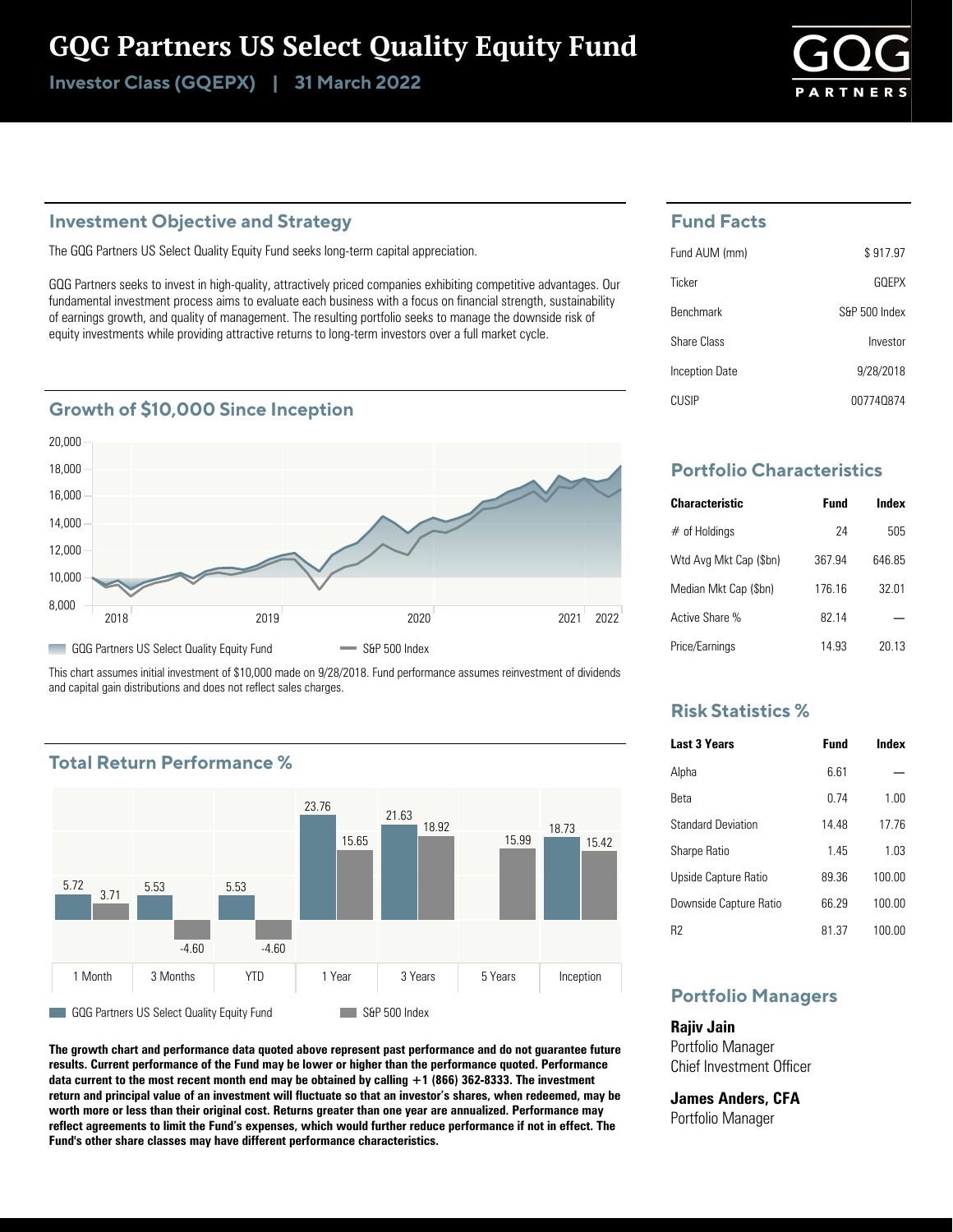# GQG Partners US Select Quality Equity Fund

Investor Class (GQEPX) | 31 March 2022



#### **Top 10 Holdings** (% total portfolio)

| Holding                         | Fund |
|---------------------------------|------|
| Exxon Mobil Corp                | 71   |
| Walmart Inc                     | 7.1  |
| Occidental Petroleum Corp       | 6.4  |
| Philip Morris International Inc | 49   |
| Devon Energy Corp               | 4.9  |
| UnitedHealth Group Inc          | 47   |
| Altria Group Inc                | 4.4  |
| Microsoft Corp                  | 43   |
| Newmont Corp                    | 42   |
| Procter & Gamble Co.            | 4.2  |
|                                 |      |
|                                 | 52.  |

#### **Sectors** (% portfolio equity)

| <b>Sector</b>                 | <b>Fund</b> | Index |
|-------------------------------|-------------|-------|
| <b>Communication Services</b> | 6.0         | 9.4   |
| <b>Consumer Discretionary</b> |             | 12.0  |
| <b>Consumer Staples</b>       | 24.8        | 6.1   |
| Energy                        | 21.7        | 3.9   |
| Financials                    | 2.4         | 11.1  |
| Healthcare                    | 14.6        | 13.6  |
| Industrials                   | 4.2         | 7.9   |
| Information Technology        | 8.2         | 28.0  |
| <b>Materials</b>              | 6.8         | 2.6   |
| <b>Real Estate</b>            |             | 2.7   |
| Utilities                     | 11.1        | 2.7   |

#### **Portfolio Holdings**

Portfolio holdings are subject to change without notice. Cash and cash equivalents represented 5.80% of the total portfolio.

Top ten holdings identified and described do not represent all securities purchased, sold, or recommended for inclusion in the Fund and no assumption should be made that such securities or future recommendations were or will be profitable in the future.

Country allocations reflect the country of risk of the securities in the portfolio as assigned by Morningstar, though GQG's portfolios are constructed based upon GQG's assessment of each issuer's country of risk exposure, which may not be the same as Morningstar's country assignment.

#### **Fund Expense %**

| <b>Net Expense Ratio*</b>  | 0.59 | *GOG Partners is contractually |
|----------------------------|------|--------------------------------|
| <b>Gross Expense Ratio</b> | 0.63 | waiving fees until 11/30/2022. |

#### **Morningstar Ratings**

| <b>Period</b> |       | $#$ of Stars $#$ of Funds |
|---------------|-------|---------------------------|
| Overall       | ***** | 1,124                     |
| 3 Year        | ***** | 1,124                     |
| 5 Year        |       | 1,025                     |
| 10 Year       |       | 765                       |

As of 3/31/2022. Ratings based on riskadjusted returns for funds in the category US Fund Large Growth. The information contained herein: (1) is proprietary to Morningstar and/or its content providers; (2) may not be copied or distributed; and (3) is not warranted to be accurate, complete, or timely. Neither Morningstar nor its content providers are responsible for any damages or losses arising from any use of this information. Past performance is no guarantee of future results.

#### **Fund Sector Over Time** (% portfolio equity)



#### **Top 10 Countries** (% portfolio equity)